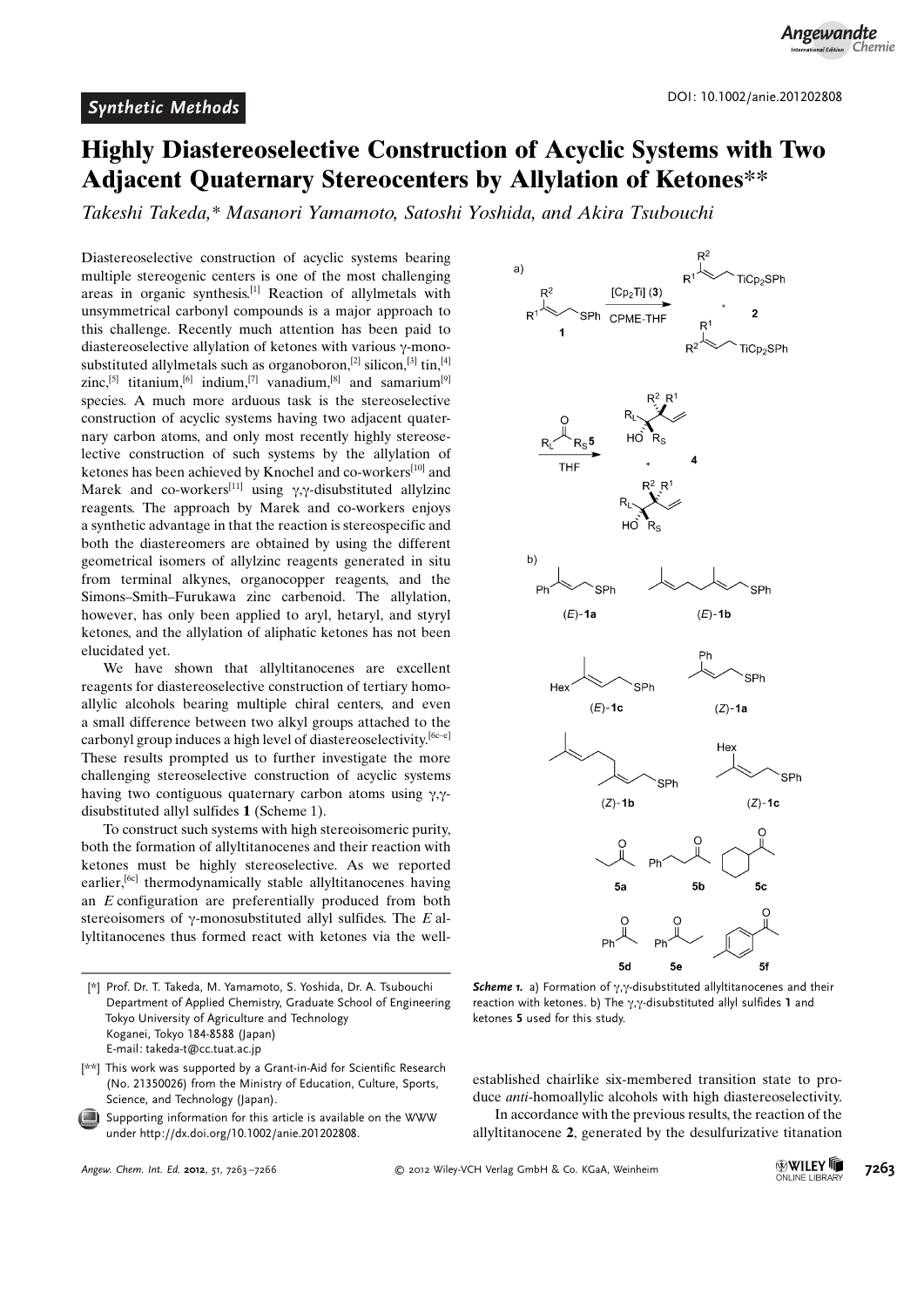

Scheme 2. Stereoselective reaction of (E)- and (Z)-3-phenyl-2-butenyl sulfides  $[(E)$ - and  $(Z)$ -1 a] with ethyl methyl ketone (5a).

of both the stereoisomers of 3-phenyl-2-butenyl phenyl sulfide  $[(E)$ - and  $(Z)$ -1a] with the titanocene(II) 1-butene complex **3** at  $-30^{\circ}$ C, reacted with ethyl methyl ketone (**5a**) at  $-110\text{°C}$  (using an ethanol slush bath) to produce the same diastereomer 4a as a major product with almost the same diastereoselectivity (Scheme 2). The stereochemistry of the major isomer 4a is assumed to be *anti* in analogy with the reaction of  $\gamma$ -monosubstituted allyl sulfides with ketones.

The reaction of allyltitanocene generated from geranyl phenyl sulfide  $[(E)-1**b**]$  reacted with 4-phenyl-2-butanone (5b) at  $-110^{\circ}$ C to produce the *anti*-alcohol 4b with good diastereomeric ratio. A slight decrease of selectivity was observed when the reaction was carried out at  $-78^{\circ}$ C (Table 1, entry 1). The reactions of  $(E)$ -1b with methyl ketones having a bulky substituent,  $5c$  and  $5d$ , at  $-78^{\circ}$ C gave the *anti*-alcohols  $4c$  and  $4d$ , respectively, with almost perfect diastereoselectivity (entries 2 and 3). The use of cyclopentyl methyl ether (CPME) as a cosolvent is indispensable for good yield and diastereoselectivity (entry 3). Propiophenone (5 $e$ ) also reacted with (E)-1 $b$  with comparable selectivity (entry 4).

In contrast to the reaction of  $(E)$ -1b, the syn isomer 4f was exclusively produced by the reaction of neryl phenyl sulfide  $[(Z)-1\mathbf{b}]$  with acetophenone (5d; Table 1, entry 5). These results are completely different from the reaction of  $\gamma$ monosubstituted allyl sulfides. Stereochemistry of the reaction was further investigated using both the stereoisomers of the allyl sulfide  $1c$  bearing methyl and hexyl groups. As shown in entries 6–13, the *anti-tert*-homoallylic alcohols  $4g$ –j and their syn-isomers  $4k-n$  were obtained in good to high yields by the reaction of  $(E)$ - and  $(Z)$ -1c, respectively. The reaction was completely stereospecific and the diastereomeric excess of homoallyl alcohols was only dependent on ketones employed regardless of the geometry of allylic sulfides.

All these results indicate that the desulfurizative titanation of the highly substituted allyl sulfides 1 proceeds with retention of configuration with certain exceptions such as the cinnamyl sulfide  $(Z)$ -1a. The resulting allyltitanocenes 2 are conformationally stable enough to afford the homoallylic alcohols with high stereospecificity by their reaction with ketones via the chairlike six-membered transition state, in which the more bulky substituent of the ketone occupies a pseudoequatorial position,<sup>[13]</sup> similar to the reaction of  $\gamma$ monosubstituted allyltitanocenes with ketones.[6c]

The retention of configuration observed in the desulfurizative titanation of allylic sulfides 1 is explained by the steric influence of  $\gamma$  substituents. It is reasonable to assume that the

Table 1: Titanocene(II)-promoted stereospecific reaction of allyl sulfides 1 with ketones 5.<sup>[a]</sup>

| Entry                   | 1           | 5              | $4^{[b]}$                         | Yield [%] <sup>[c]</sup><br>$(d.r.)^{[d]}$ |
|-------------------------|-------------|----------------|-----------------------------------|--------------------------------------------|
| 1                       | $(E)$ -1b   | 5b             | 4b<br>Ph<br>HÒ                    | 87 (86:14) <sup>[e]</sup><br>89 (83:17)    |
| $\overline{\mathbf{c}}$ | $(E)$ -1b   | 5c             | 4c<br>HÒ                          | 79 (99:1)[f]                               |
| 3                       | $(E)$ -1b   | 5d             | 4d<br>Ph<br>НÒ                    | 79 (98:2)<br>64 (94:6) <sup>[g]</sup>      |
| 4                       | $(E) - 1 b$ | <b>5e</b>      | 4 e<br>Ph<br>HÒ                   | 89 (97:3)[f]                               |
| 5                       | $(Z) - 1 b$ | 5 d            | 4f<br>Ph<br>HÒ                    | 80 (95:5)                                  |
| 6                       | $(E) - 1c$  | 5a             | Hex<br>4g<br>НÒ                   | 73 (83:17) <sup>[e]</sup><br>68 (75:25)    |
| 7                       | $(E)$ -1 c  | 5 <sub>b</sub> | Hex<br>Ph<br>4h<br>HÒ             | 91 (87:13) <sup>[e]</sup><br>92 (84:16)    |
| 8                       | $(E)$ -1 c  | 5c             | Hex<br>4i<br>HO                   | 80 (98:2)[f]                               |
| 9                       | $(E) - 1c$  | 5f             | Hex<br>4j<br>HO                   | 91 (99:1)[f]                               |
| 10                      | $(Z)$ -1 c  | 5a             | Hex<br>4k<br>HO                   | 74 (82:18) <sup>[e]</sup><br>70 (76:24)    |
| 11                      | $(Z)$ -1 c  | 5 b            | Hex<br>Ph<br>$\overline{4}$<br>HÒ | 87 (86:14) <sup>[e]</sup><br>91 (83:17)    |
| 12                      | $(Z)$ -1 c  | 5c             | Hex<br>4 <sub>m</sub><br>HO       | 84 (98:2)[f]                               |
| 13                      | $(Z)$ -1 c  | 5f             | Hex<br>4 n<br>HÒ                  | 90 (96:4) <sup>[f]</sup>                   |

[a] All the reactions of 2 with 5 were carried out at  $-78^{\circ}$ C, unless otherwise noted. [b] For the relative configuration of 4, see Ref. [12]. [c] Yield of isolated product. [d] Determined by NMR analysis. [e] The reaction of 2 with 5 was carried out at  $-110^{\circ}$ C. [f] Determined by GC analysis. [g] All the steps were carried out in THF.

inversion of configuration of the allyltitanocenes 2 proceeds via the  $\pi$ -allyltitanium complexes 6 which exist in equilibrium with the  $\sigma$ -allyl complexes 2 (Scheme 3). In the case of the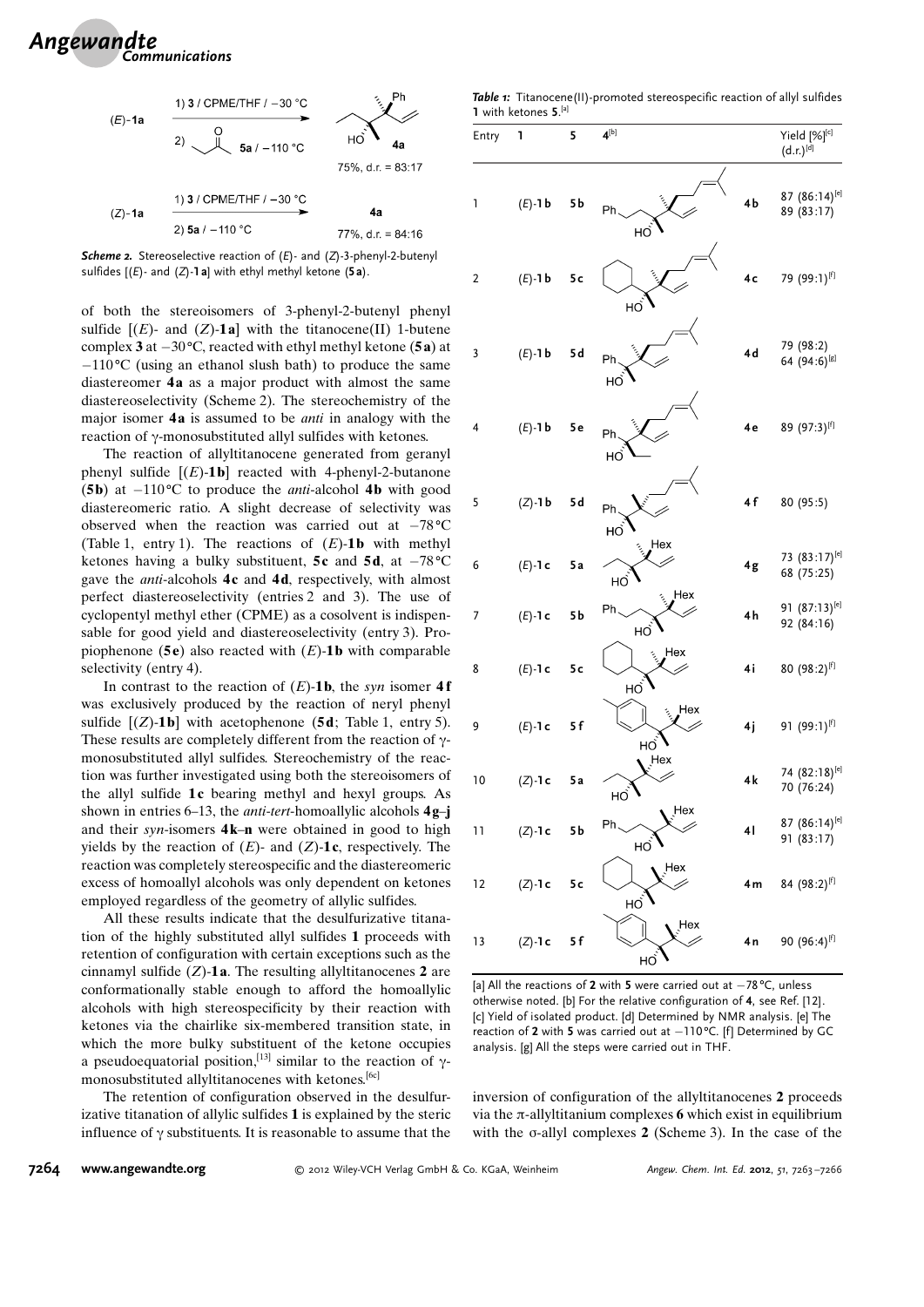

Scheme 3. Inversion of the configuration of the allyltitanocenes 2 by  $\pi$ – $\sigma$ – $\pi$  isomerization.

allyltitanocenes bearing alkyl groups at the  $\gamma$  position, the  $\pi$ – $\sigma$ – $\pi$  isomerization between syn-6 and *anti*–6 is negligible under the reaction conditions because the intermediary  $\alpha$ , $\alpha$ disubstituted allyltitanocenes 2' are largely destabilized by steric repulsion between the susbtituents and titanocene moiety. A similar conformational stability of  $\gamma$ , $\gamma$ -disubstituted allylchromium(II) species observed in the allylation of aldehydes was reported by Knochel and co-workers.[14] In the case of the cinnamyl sulfide  $(Z)$ -1a, by contrast, complete inversion of configuration of *anti*-6, destabilized by an  $A^{1,3}$ interaction, to the more stable syn-6 takes place since the highly substituted allyltitanocene 2' is stabilized with the adjacent electron-withdrawing phenyl group. Hence the *anti* selectivity was observed in the reactions of  $(Z)$ -1a with ethyl methyl ketone (5 a).

The above speculation was supported by the fact that little to good stereoselectivity was observed in the reaction of a 1:1 stereoisomeric mixture of 3-cyclohexyl-2-butenyl phenyl sulfide  $(1d)$  depending on the temperature at which the desulfurizative titanation of 1d was performed (Scheme 4). The reaction of  $(E)$ -1d  $(E/Z = 96:4)$  with 5b produced the anti-homoallylic alcohol  $40$  with  $90\%$  diastereoselectivity whereas the reaction using a 1:1 stereoisomeric mixture of 1d showed little *anti* selectivity  $(d.r. = 58:42)$  when the desulfurizative titanation was carried out at  $-30^{\circ}$ C. The latter result implies that only little isomerization of *anti*-6 to syn-6 proceeded in these reactions. By contrast, good diastereose-



Scheme 4. Reaction of 3-cyclohexyl-2-butenyl phenyl sulfide (1d) with 4-phenyl-2-butanone (5 b).

Angew. Chem. Int. Ed. 2012, 51, 7263-7266

lectivity was observed when the desulfurizative titanation of a stereoisomeric mixture of 1d was carried out at a higher temperature.

In conclusion, we have first realized the highly diastereoselective addition of  $\gamma$ , $\gamma$ -disubstituted allylmetal species to aliphatic as well as aromatic ketones. Since the stereochemically defined  $\gamma$ , $\gamma$ -disubstituted allyl sulfides are readily available from the corresponding allylic alcohols, the present reaction provides a highly practical way for the construction of a variety of acyclic systems having two adjacent quaternary carbon centers. Detailed study on stereochemistry of the reaction and the further extension of this methodology to the stereoselective construction of a variety of acyclic systems bearing multiple stereogenic centers is now under investigation.

## Experimental Section

A 1.62m n-hexane solution of BuLi (3.1 mL, 5.0 mmol) was added to a CPME (8 mL) suspension of  $[Cp_2Ticl_2]$  (623 mg, 2.50 mmol) was added over a 10 min period at  $-78^{\circ}$ C under argon. After 1 h, a THF  $(2 \text{ mL})$  solution of  $(E)$ -1b  $(308 \text{ mg}, 1.25 \text{ mmol})$  was added dropwise over a 5 min period to the mixture in the dark, and stirring was continued for 15 min at the same temperature and then at  $-30^{\circ}$ C for 6 h. After stirring the reaction mixture at  $-78^{\circ}$ C for 15 min, 5d (120 mg, 1.00 mmol) in THF (4 mL) was added over a 10 min period, and the reaction mixture was stirred for 18 h. The reaction was quenched by addition of 1m NaOH (20 mL) and insoluble materials were filtered off through Celite and washed with diethyl ether. The organic materials were extracted with diethyl ether and dried over  $K_2CO_3$ . After removal of the solvent under reduced pressure, the residue was purified by silica gel PTLC (n-hexane/AcOEt 9:1, v/v) to give 4d (204 mg, 79%).

Received: April 12, 2012 Published online: June 8, 2012

Keywords: allylation  $\cdot$  diastereoselectivity  $\cdot$  ketones  $\cdot$ synthetic methods · titanium

- [1] For the stereoselective construction of acyclic systems including an all-carbon quaternary center, see: J. P. Das, I. Marek, [Chem.](http://dx.doi.org/10.1039/c0cc05222a) [Commun.](http://dx.doi.org/10.1039/c0cc05222a) 2011, 47, 4593.
- [2] a) F. Nowrouzi, A. N. Thadani, R. A. Batey, [Org. Lett.](http://dx.doi.org/10.1021/ol900599q) 2009, 11, [2631](http://dx.doi.org/10.1021/ol900599q); b) R. Wada, K. Oisaki, M. Kanai, M. Shibasaki, [J. Am.](http://dx.doi.org/10.1021/ja047200l) [Chem. Soc.](http://dx.doi.org/10.1021/ja047200l) 2004, 126, 8910; c) U. Schneider, M. Ueno, S. Kobayashi, J. Am. Chem. Soc. 2008, 130, 13284; d) L. Carosi, D. G. Hall, [Angew. Chem.](http://dx.doi.org/10.1002/ange.200700975) 2007, 119, 6017; [Angew. Chem. Int. Ed.](http://dx.doi.org/10.1002/anie.200700975) 2007, 46[, 5913.](http://dx.doi.org/10.1002/anie.200700975)
- [3] a) K. Sato, M. Kira, H. Sakurai, [J. Am. Chem. Soc.](http://dx.doi.org/10.1021/ja00198a069) 1989, 111, [6429](http://dx.doi.org/10.1021/ja00198a069); b) M. Wadamoto, H. Yamamoto, [J. Am. Chem. Soc.](http://dx.doi.org/10.1021/ja0553351) 2005, 127[, 14556](http://dx.doi.org/10.1021/ja0553351); c) L. F. Tietze, T. Knizel, S. Schmatz, [J. Am. Chem.](http://dx.doi.org/10.1021/ja062528v) Soc. 2006, 128[, 11483](http://dx.doi.org/10.1021/ja062528v).
- [4] M. Yasuda, K. Hirata, A. Nishino, A. Yamamoto, A. Baba, [J.](http://dx.doi.org/10.1021/ja0274047) [Am. Chem. Soc.](http://dx.doi.org/10.1021/ja0274047) 2002, 124, 13442.
- [5] H. Ren, G. Dunet, P. Mayer, P. Knochel, [J. Am. Chem. Soc.](http://dx.doi.org/10.1021/ja071380s) 2007, 129[, 5376](http://dx.doi.org/10.1021/ja071380s).
- [6] a) D. Seebach, D. L. Wildler, [Helv. Chim. Acta](http://dx.doi.org/10.1002/hlca.19820650704) 1982, 65, 1972; b) M. T. Reetz, R. Steinbach, J. Westermann, R. Peter, B. Wenderoth, [Chem. Ber.](http://dx.doi.org/10.1002/cber.19851180413) 1985, 118, 1441; c) Y. Yatsumonji, T. Nishimura, A. Tsubouchi, K. Noguchi, T. Takeda, [Chem. Eur. J.](http://dx.doi.org/10.1002/chem.200802340) 2009, 15[, 2680](http://dx.doi.org/10.1002/chem.200802340); d) T. Takeda, T. Nishimura, Y. Yatsumonji, K. Noguchi, A. Tsubouchi, [Chem. Eur. J.](http://dx.doi.org/10.1002/chem.201000101) 2010, 16, 4729; e) T.